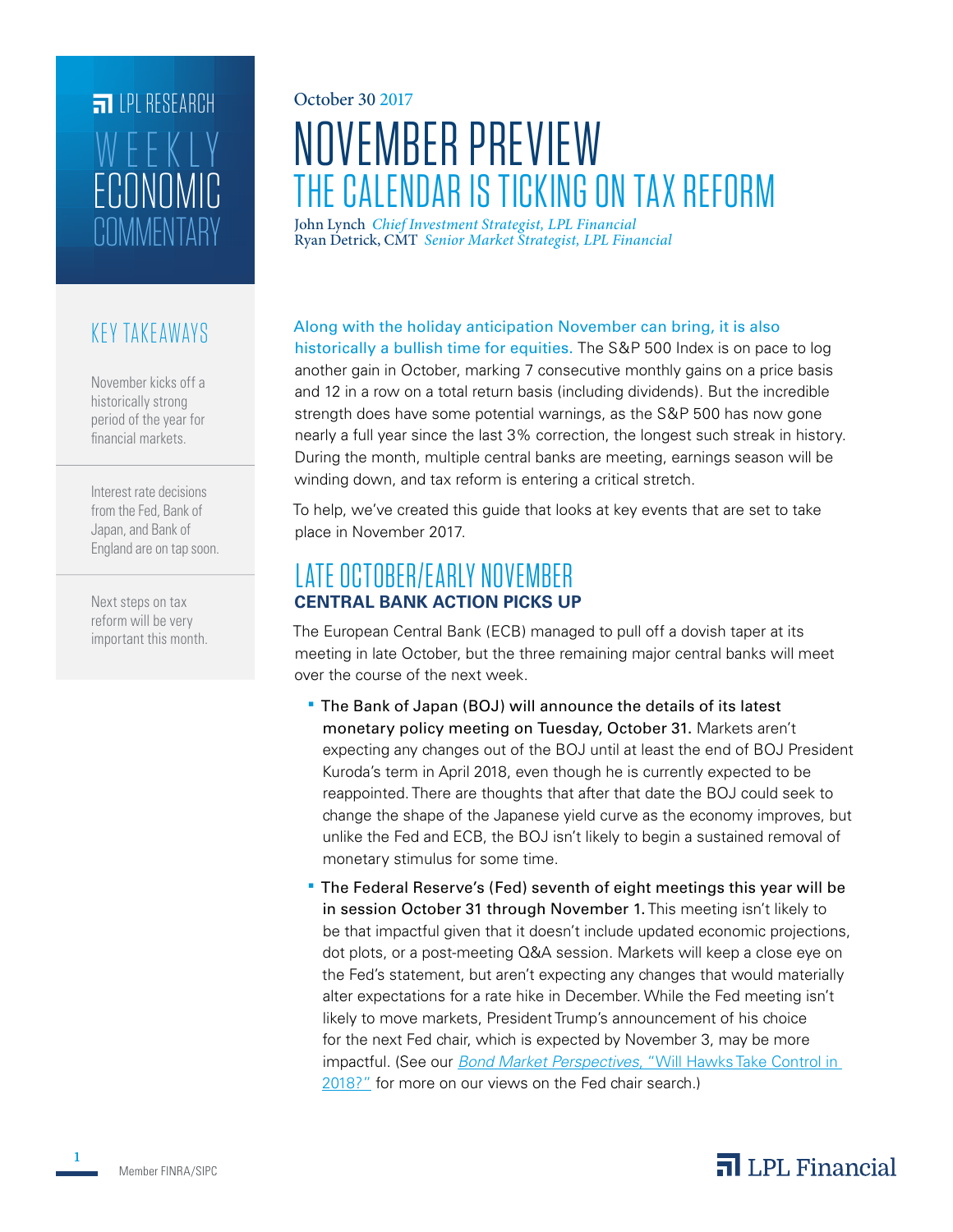**The Bank of England (BOE) meets** November 2. The United Kingdom recently saw third quarter GDP come in a little above expectations (+0.4% month over month versus +0.3% expected), which, along with an inflation reading of 3% for September, is likely to push the BOE toward a rate hike in November (markets are currently pricing in an 88% chance); however, we don't expect a prolonged period of tightening policy given the headwind of ongoing Brexit negotiations.

### NOVEMBER 2 **FIRST REAL LOOK AT TAX REFORM**

While this date is not set in stone, on Thursday or thereabouts, the House Ways and Means Committee will release the initial House proposal of the tax reform bill. This version will be amended and modified before it goes to vote in the House. The Senate, in turn, will have its own version of the bill. While there's still a lot of work to do, this will be the first time that we'll see what we expect to be a full proposal with all the details filled in, and a bill like this comes with a lot of details. The Republicans' initial framework on tax reform was a loose outline consisting of about five pages of aspirational



**1 JOBS ARE EXPECTED TO BOUNCE BACK IN OCTOBER**

proposals. What we'll get from the Ways and Means Committee is expected to run 700+ pages.

Overall, tax reform is now on a modestly accelerated timeline after the House pragmatically agreed to the Senate budget proposal in order to turn to tax reform more quickly. While the time saved was important, the signal that House Republicans are approaching tax reform with a sense of urgency may be more meaningful. But there are still many pitfalls. Reconciliation instructions in the budget allow the tax reform bill to add up to \$1.5 trillion to the deficit over the next 10 years; even with that provision, the proposed bill will need to be paid for by eliminating current loopholes or existing tax provisions. These "payfors" are where the real action will be. Everyone loves a tax break—no one likes losing one. Some of the more controversial candidates to reduce the cost of the bill have included eliminating the deduction for state taxes, reducing the maximum annual contribution for retirement accounts, and eliminating the interest expense deduction for businesses. Should the House pass a version by the end of November, we would consider this a big win in the bill's progress, and even a December vote keeps passage of the final bill in the first quarter of 2018 well in play.

#### NOVEMBER 3 **OCTOBER EMPLOYMENT REPORT PREVIEW**

U.S. payrolls fell 33,000 in September, versus expectations of rising 80,000, due to the hurricanes. This was the first monthly drop after a record 83 months of jobs growth [Figure 1]. The unemployment rate dropped from 4.4% to 4.2%, while wage gains—also impacted by hurricanes—accelerated. Wages rose 0.5% month over month and 2.9% year over year, compared to consensus expectations of 0.3% and 2.6%, and 0.1% and 2.5%, respectively, in the prior month.

Data that were impacted by the hurricanes will be looked at as a one-off occurrence, as the



**2**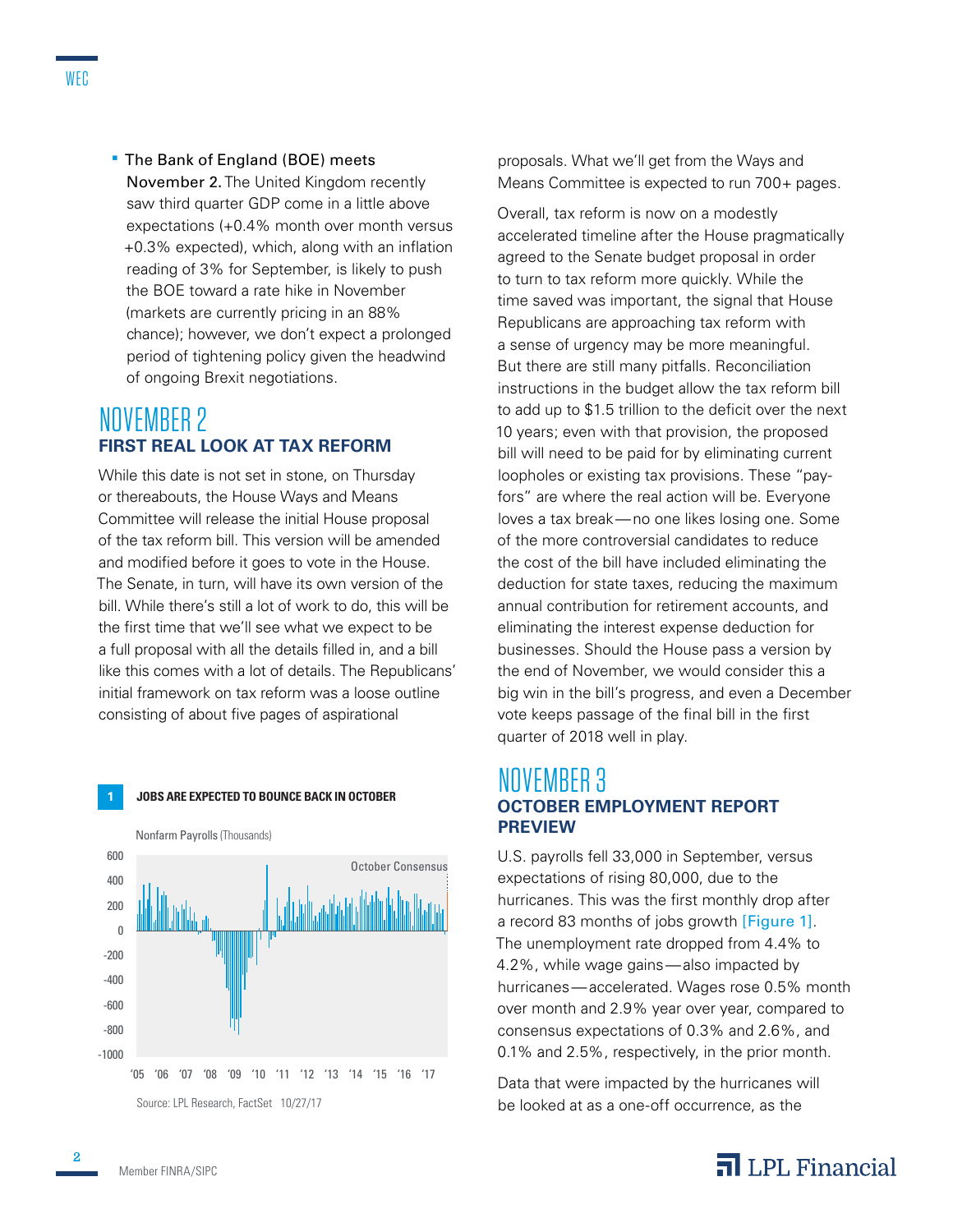Fed is set to likely increase rates this coming December—especially after the stronger than expected third quarter gross domestic product (GDP) number announced Friday.

While the 2017 average is down to 148,000 jobs added per month, this is still enough to slowly tighten the labor market. Economists are looking for a big bounce back in jobs in October of more than 300,000, with the unemployment rate holding steady at 4.2%.

#### LATE NOVEMBER **LATTER HALF OF THIRD QUARTER EARNINGS SEASON**

Earnings season will continue into late November, with results from nearly half of the S&P 500 on tap during the month. The first half of the season has been good relative to expectations, with earnings tracking near 7% growth year over year (2% above prior expectations) and a solid 74% of companies beating estimates. Growth has slowed from the last two quarters, due partly to the impact of insured hurricane losses, sending financials earnings down 7% year over year. Strong upside and big increases in technology and energy earnings have offset financials weakness and driven the upside relative to expectations.

Forward guidance from corporate America has been good overall, with S&P 500 earnings estimates for the next 12 months down only 0.2% since the season began. We expect solid results may continue in November based on the strong macroeconomic backdrop, resilient estimates, and a weaker U.S. dollar.

### CONCLUSION

November has some big events, but none are larger than potential forward movement on tax reform. October 2017 has been one of the least volatile Octobers on record, which only builds on the calm action we've seen in most of 2017. Can November extend this tranquil market? With multiple central bank meetings, earnings season wrapping up, hurricane-influenced economic data, and tax reform, the stage is set for potential movement. Enjoy the shorter days and colder weather, and be ready in case there is some overdue volatility.  $\blacksquare$ 

**3**

### $\overline{\mathbf{a}}$  LPL Financial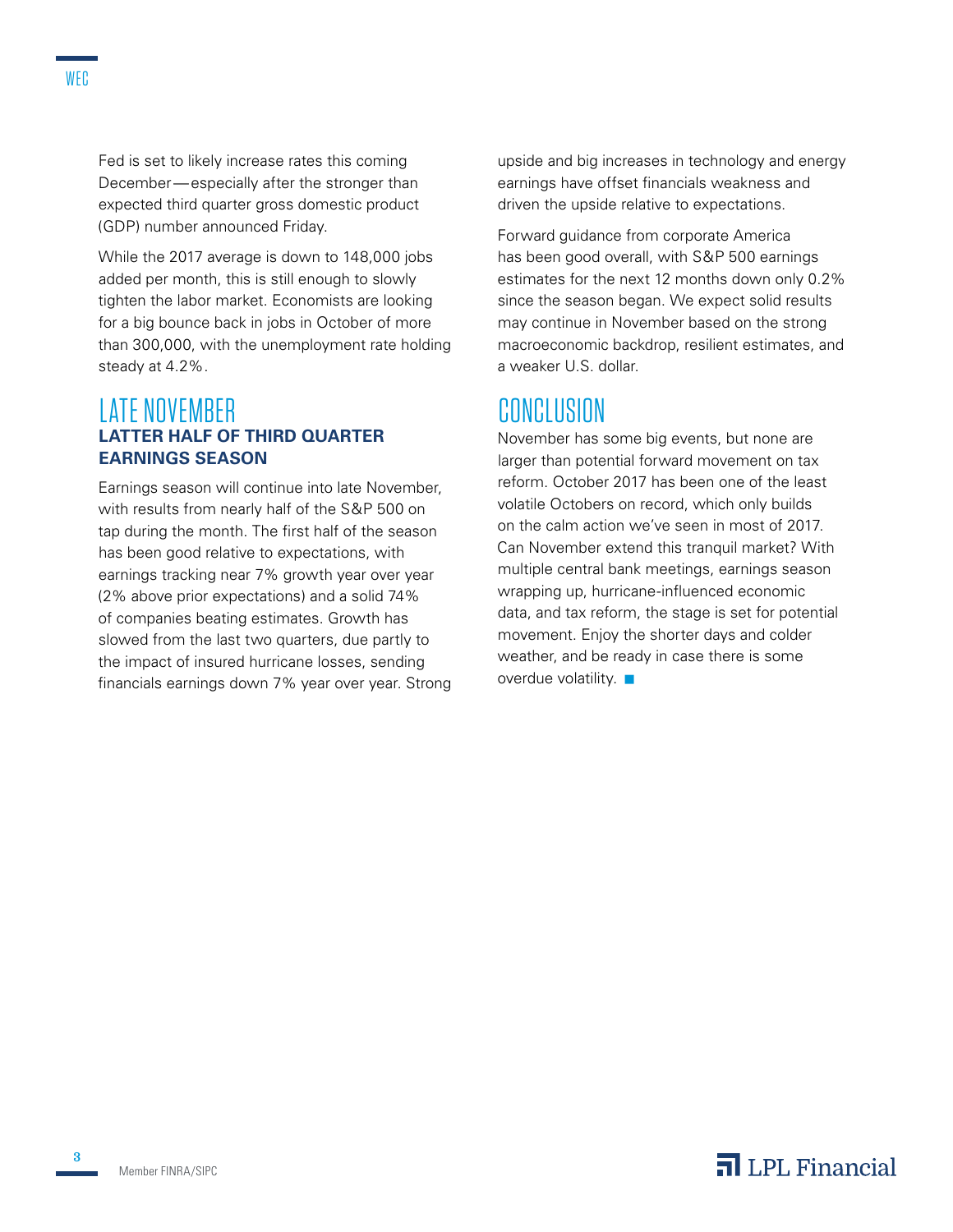| LPL RESEARCH NOVEMBER 2017 PREVIEW |                                                    |                                                                                                                          |                                              |                                                                |                                                                    |                         |
|------------------------------------|----------------------------------------------------|--------------------------------------------------------------------------------------------------------------------------|----------------------------------------------|----------------------------------------------------------------|--------------------------------------------------------------------|-------------------------|
| <b>Sunday</b>                      | <b>Monday</b>                                      | <b>Tuesday</b>                                                                                                           | <b>Wednesday</b>                             | <b>Thursday</b>                                                | <b>Friday</b>                                                      | <b>Saturday</b>         |
| 29.                                | 30<br>PCE                                          | 31<br>Halloween (AA)<br>S&P Case-Shiller<br>Consumer<br>Confidence<br>Bank of Japan<br>Meeting<br>IIII Fed Meeting IIIII | 1<br>ISM: Mfg.                               | $\overline{2}$<br>Bank of<br>England<br>Meeting                | $\overline{\mathbf{3}}$<br>Nonfarm<br>Payrolls<br>ISM:<br>Non-mfg. | $\overline{\mathbf{4}}$ |
| $\overline{\mathbf{5}}$            | $\mathbf{6}$                                       | 7<br>JOLTS Jobs<br>Openings<br>NFIB SMAIL<br>Business<br>Index                                                           | 8                                            | $\mathbf{g}$                                                   | 10                                                                 | $\mathbf{1}$            |
| 12 <sup>°</sup>                    | 13 <sup>°</sup>                                    | $\overline{\mathbf{14}}$<br>PPI                                                                                          | 15 <sub>15</sub><br>CP1<br>Retail Sales      | 16                                                             | $\overline{\mathbf{u}}$<br>Housing<br>Starts                       | 18                      |
| 19                                 | 20 <sub>z</sub><br>Leading<br>Indicators           | 21<br>Existing<br>Home Sales                                                                                             | 22<br>Durable<br>Goods<br>FOMC<br>Minutes    | 23 <sup>°</sup><br>Thanksgiving                                | 24<br>Black Friday<br>(NYSE Closes<br>at $1:00 \text{pM ET}$       | 25 <sub>1</sub>         |
| 26                                 | 27<br>Earnings<br>Season Ends<br>New Home<br>Sales | 28<br>Consumer<br>Confidence                                                                                             | 29<br>GDP Q3<br>(2nd Estimate)<br>Beige Book | 30 <sub>1</sub><br>Potential<br>Tax Reform<br>Milestone<br>PCE | ISM: Mfg.                                                          |                         |
| Source: LPL Research 10/30/17      |                                                    |                                                                                                                          |                                              |                                                                |                                                                    |                         |

Member FINRA/SIPC

**4**

## **n** LPL Financial